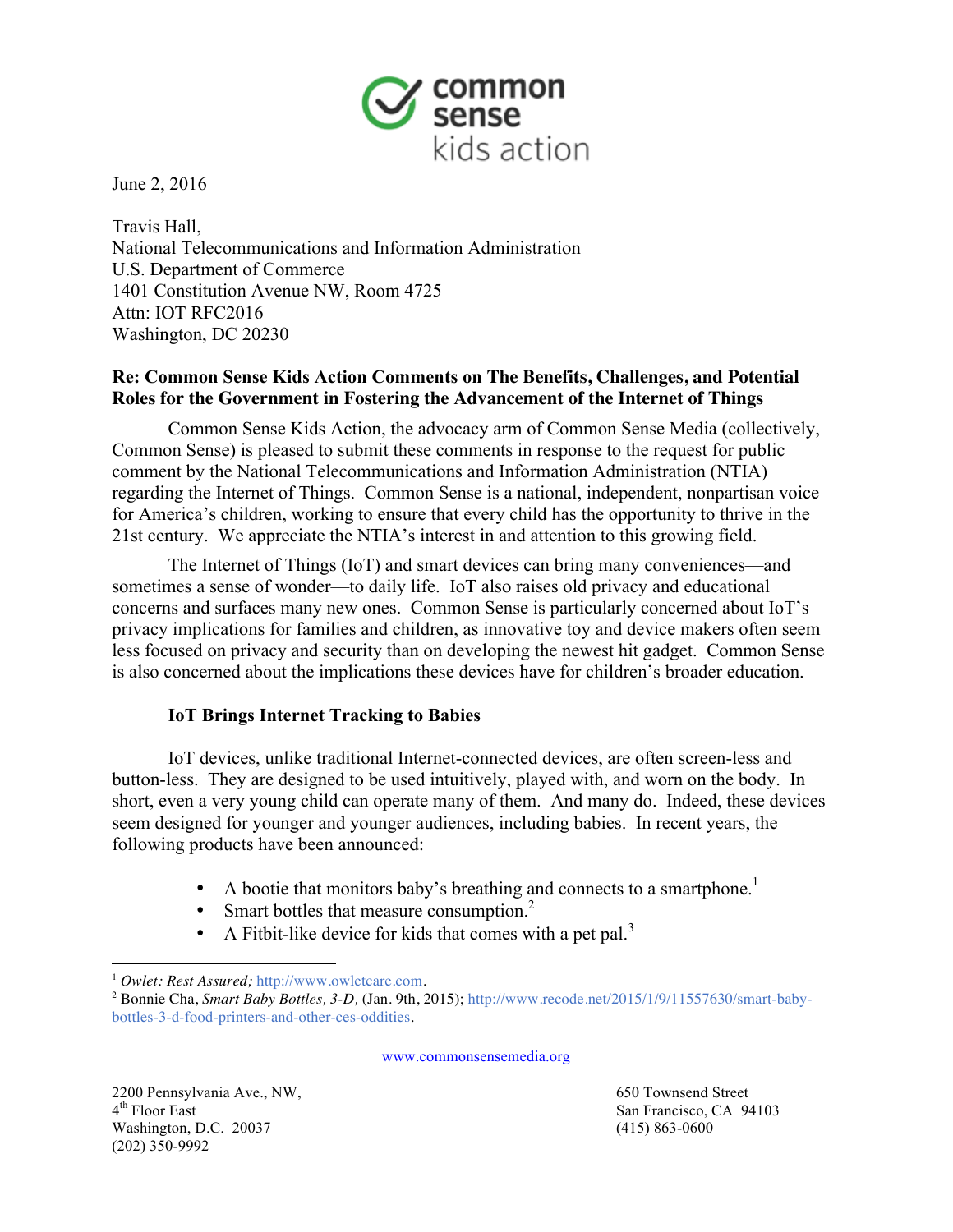- Internet-enabled baby thermometers.<sup>4</sup>
- Geolocation watch phones for toddlers and preschoolers.<sup>5</sup>

Talking dolls and toys, in addition to smart thermostats and other gadgets, are increasingly present in families' homes. They are the next frontier after mobile, which has already gobbled up the attention of a younger audience (and their parents) and has been used by virtually every American child.<sup>6</sup>

Unfortunately, little is understood about risks of IoT. What is known, particularly regarding privacy and security, is not encouraging. Companies appear to be making privacy and security an afterthought. And notices and terms of service are often buried on a website, unconnected from the physical devices. Meanwhile, claims of educational value—which may have little basis—are front and center to attract parents.

## **Children's IoT Devices Are Insecure, Leaving Kids and Families Vulnerable**

Anyone even passingly familiar with hackable home devices has been aware for some time of how insecure many Wi-Fi baby monitors are, with the FTC finding insecure devices in use in 2012<sup>7</sup> and continuing to the present day.<sup>8</sup> Unfortunately, this is just the tip of the iceberg for hackable kids' devices. Last year, just before the holiday shopping season, popular game and toy manufacturer VTech suffered a massive data breach. Six million children, and five million parents, had their information hacked.<sup>9</sup> As explained by Bill Fitzgerald, Director of Common Sense's Privacy Initiative, "The toy manufacturer had failed to use basic security measures to protect most of this data, and when they attempted to encrypt data, they used a method that has been obsolete for years."<sup>10</sup> Data exposed in the breach included names, dates of birth, password recovery questions and answers, genders, pictures of parents and children, audio recordings of children, and chat logs between parents and children, including intimate moments such as, "Roses are red vilets [sic] are blue and I love you. Mommy and daddy."<sup>11</sup> As if this were not disappointing enough, VTech's initial response appeared to be to disclaim responsibility in small print—it inserted language buried into its terms of service on its Learning Lodge website that customers acknowledged information sent and received may not be secure.<sup>12</sup>

<sup>&</sup>lt;sup>12</sup> See, e.g., VTech: We Are Not Liable If We Fail to Protect Your Data, EFF: Oh Yes You Are!, (March 9, 2016); https://www.eff.org/deeplinks/2016/03/vtech-we-are-not-liable-if-we-fail-protect-your-data-eff-oh-yes-you-are.



<sup>&</sup>lt;sup>3</sup> *LeapBand*; http://www.leapfrog.com/en-us/products/leapband.

<sup>4</sup> *Temp Traq;* https://www.temptraq.com.

<sup>5</sup> *Filip;* http://www.myfilip.com.

<sup>6</sup> Over three-quarters of children under 2 use a mobile device every day. *Exposure and Use of Mobile Devices by Young Children,* (Oct. 2015); http://pediatrics.aappublications.org/content/early/2015/10/28/peds.2015-2151.

<sup>7</sup> *Marketer of Internet-Connected Home Security Video Cameras Settles FTC Charges It Failed to Protect*

*Consumers' Privacy,* (Sep. 4, 2013); https://www.ftc.gov/news-events/press-releases/2013/09/marketer-internetconnected-home-security-video-cameras-settles.

<sup>8</sup> Seena Gressin, *Is Your Baby Monitor Secure?*, (Jan. 19, 2016); https://www.consumer.ftc.gov/blog/your-babymonitor-secure.

<sup>9</sup> *See, e.g.*, Bill Fitzgerald, *Privacy, Parenting, and the VTech Breach,* (Dec. 3, 2015),

https://www.commonsensemedia.org/blog/privacy-parenting-and-the-vtech-breach.  $^{10}$   $\tilde{I}$ *d*.

 $11 \, Id.$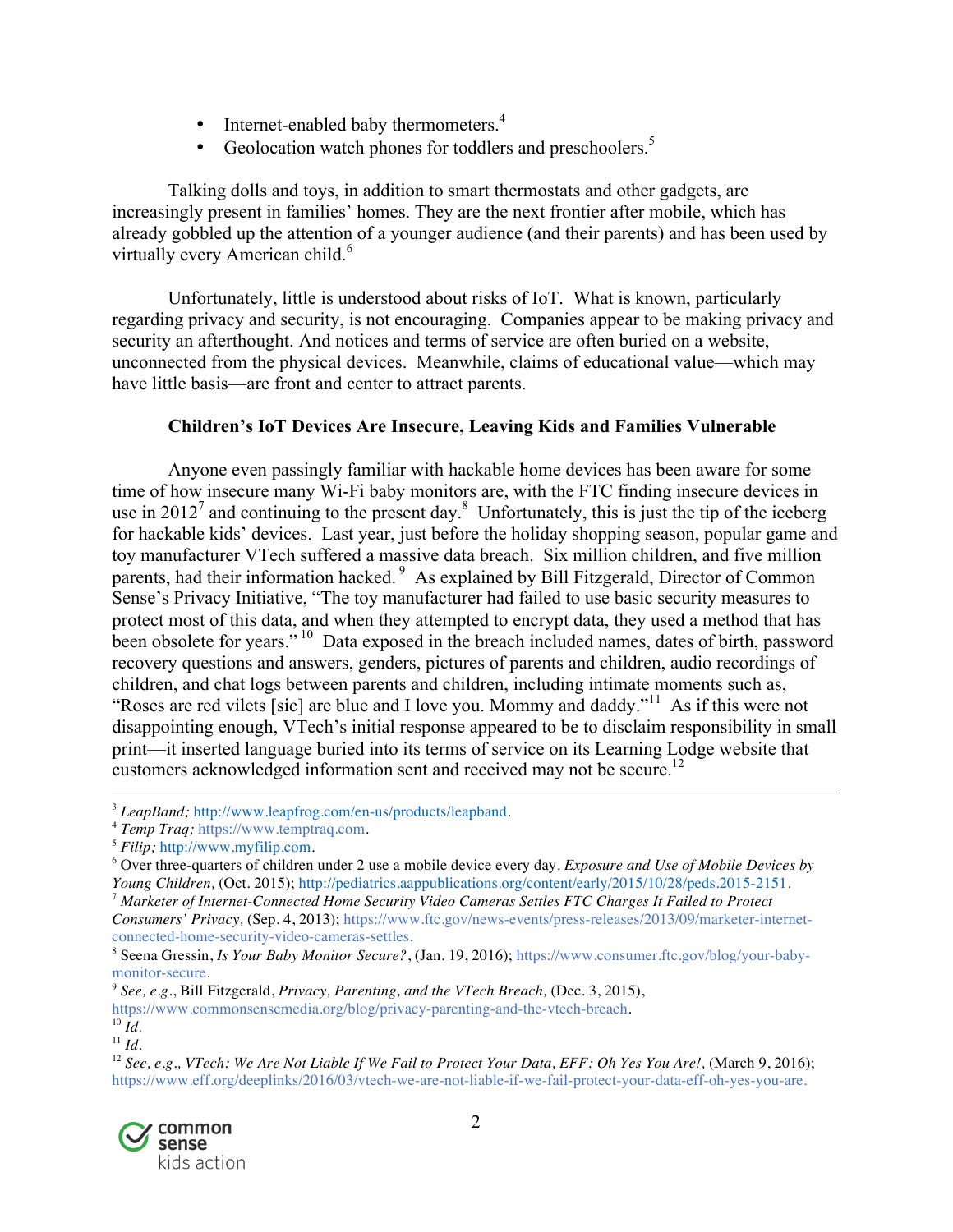Around the same time, news outlets revealed that Hello Barbie—a talking and listening device designed to converse with young children, and long the source of concern among privacy and children's advocates, including Common Sense<sup>13</sup> – was hackable and could be used to spy on the very same children with whom Barbie was "playing."<sup>14</sup> The Guardian reported that the toy "can easily be hacked to turn it into a surveillance device for spying on children and listening into conversations without the owner's knowledge."15 This spring, the makers of Hello Barbie are doubling down on listening-device equipped children's toys: Hello Barbie has her own Dream House.<sup>16</sup> As noted in the press, "Instead of addressing the privacy concerns raised by the original Hello Barbie, Mattel has instead come out with a sprawling mansion for the doll that also listens and responds to children's requests using a Wi-Fi connection to the Internet."<sup>17</sup> The Dream House appears to function like Amazon's Echo or Google's Home,<sup>18</sup> both of which are advertised for an entire household, including kids,<sup>19</sup> and which may be attractive to children or teens eager for the latest gadget. Such interactive listening devices, whether explicitly aimed at young kids or aimed at families more generally, seem poised to grow exponentially.

These devices, many of which lack built-in privacy and security protections, raise numerous policy concerns. Kids are already more susceptible to identity theft than adults,<sup>20</sup> and such devices raise the risk that even more kids will be victims. They raise the risk of children's intimate conversations with their toys being used to sell more products to kids or their parents, or being used to channel children into certain pathways or noted as aggressive, violent, or some other attribute at ever earlier ages. A child's geolocation could be tracked by an unintended party. Babies' eating habits, temperature, or sleeping habits may be used to market products to already over-sold and sleep-deprived new parents, or, a toddler's activity level could be used for

https://www.commonsensemedia.org/kids-action/blog/giving-california-kids-a-new-way-to-fight-identity-theft.



<sup>13</sup> *See, e.g,* Evie Nagy, *After the Fracas Over Hello Barbie, ToyTalk Responds to its Critics, (*May 23, 2015)*;* http://www.fastcompany.com/3045676/tech-forecast/after-the-fracas-over-hello-barbie-toytalk-responds-to-itscritics; Sarah Halzack, *Privacy Advocates Try to Keep 'Creepy,' 'Eavesdropping' Hello Barbie from Hitting Shelves*, (March 11, 2015); http://www.washingtonpost.com/blogs/the-switch/wp/2015/03/11/privacy-advocates-tryto-keep-creepy-eavesdropping-hello-barbie-from-hitting-shelves/.

<sup>14</sup> Samuel Gibbs, *Hackers Can Hijack Wi-Fi Hello Barbie to Spy on Your Children,* (Nov. 26, 2015), https://www.theguardian.com/technology/2015/nov/26/hackers-can-hijack-wi-fi-hello-barbie-to-spy-on-yourchildren.

<sup>15</sup> *Id.*

<sup>16</sup> Andrew Liszewski, *Barbie Now Has an Entire Smart Dream House That Responds to Kids' Voice Commands,* (Feb. 13, 2016)*;* http://toyland.gizmodo.com/barbie-now-has-an-entire-smart-dream-house-that-respond-1758964921.

<sup>17</sup> Andrew Liszewski, *All the Coolest Stuff From Toy Fair 2016* (Feb. 16, 2016); http://toyland.gizmodo.com/all-thecoolest-stuff-from-toy-fair-2016-1759253744.

<sup>18</sup> *See, e.g.,* Michael Liedtke, *Google Echoes Amazon's Echo, Opens New Virtual-Reality Door,* (May 18, 2016); https://www.washingtonpost.com/business/technology/expect-virtual-reality-artificial-intelligence-fromgoogle/2016/05/18/c0b99ac0-1cad-11e6-82c2-a7dcb313287d\_story.html.

 $19$  Advocates have raised concerns about the devices' marketing materials, which feature young children. Mark Harris, *Virtual Assistants such as Amazon's Echo Break US Child Privacy Law, Experts Say,* (May 26, 2016),

https://www.theguardian.com/technology/2016/may/26/amazon-echo-virtual-assistant-child-privacy-law. <sup>20</sup> Richard Power, *Child Identity Theft: New Evidence Indicates Identity Thieves are Targeting Children for Unused Social Security Numbers*; https://www.cylab.cmu.edu/files/pdfs/reports/2011/child-identity-theft.pdf; *see also* Ariel Fox Johnson, *Giving California Kids a New Way to Fight Identity Theft*, (May 3, 2016);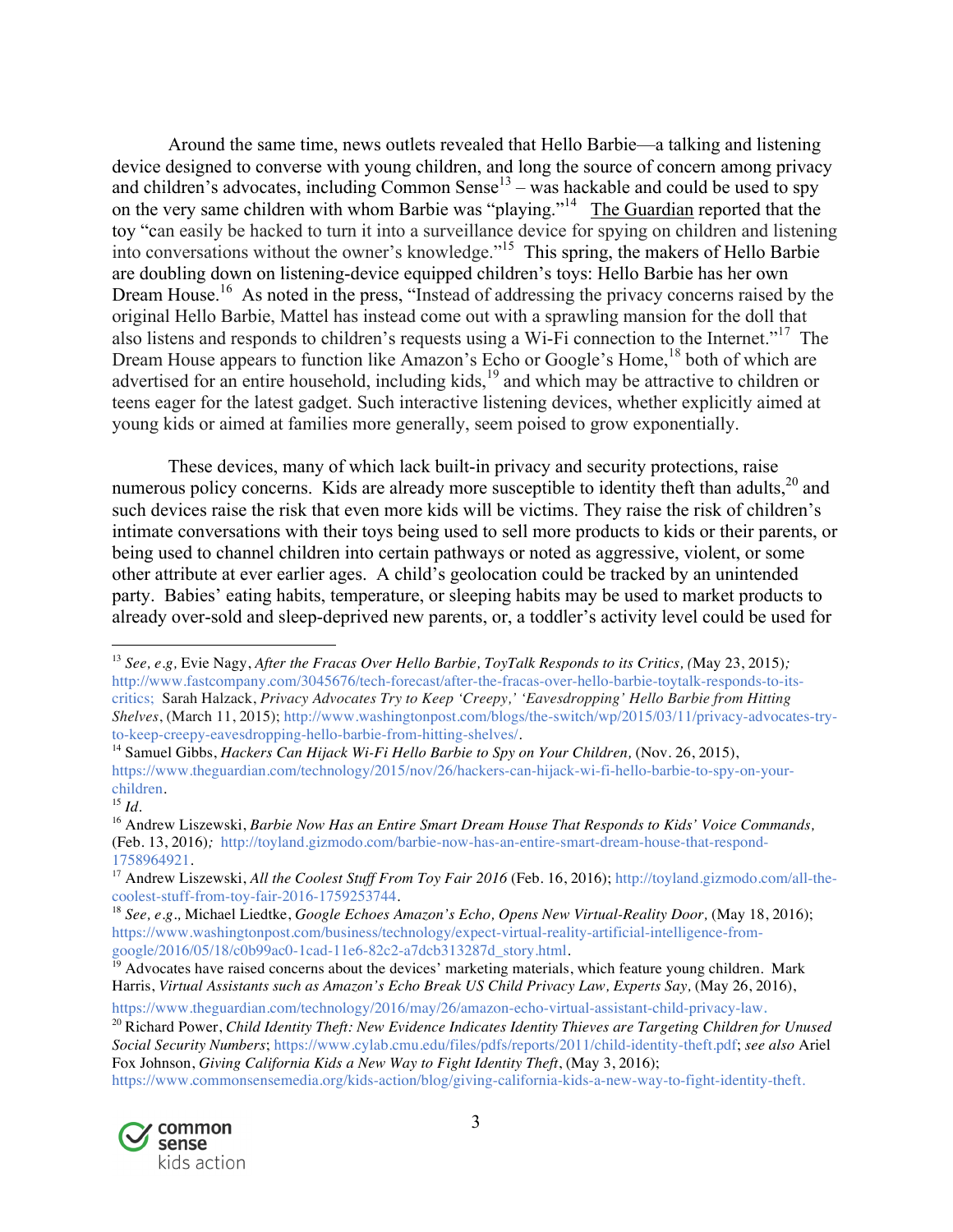future health or medical diagnoses by black box algorithms. Insurers could make pricing or eligibility decisions, entirely unbeknownst to families. The device makers often do not know why they are collecting the data, and for what purpose, $2<sup>1</sup>$  and therefore we as consumers cannot know either. Furthermore, most of these concerns become confounded when you consider that the devices are not just themselves monitoring individuals, but oftentimes now communicating with other devices in the home too, as cross-device tracking becomes more the norm.<sup>22</sup> The amount of information available for the taking from a nursery, for example, is staggering.

#### **The Educational Value of IoT Is Not Well Understood**

As the next big thing, connected toys raise policy concerns outside of the privacy and security sphere as well. The educational value of toys—and many other products—is often exaggerated and difficult to ascertain. While some IoT devices appear to show great promise, by, for example, encouraging *more* adult-children interaction,<sup>23</sup> which is supported by research,<sup>24</sup> many devices and apps billed as educational may in reality fail to advance children's growth or have no basis upon which to make "educational" claims.<sup>25</sup> Educational promises are difficult to assess, and all the more so when they come attached to fancy new technology. And this is to say nothing of what the Internet of Things may do to a young person's growing understanding of the world. In a Pew Report about IoT, one pioneering Internet sociologist and educator questioned, "what child will be able to know that a doorknob that recognizes their faces doesn't also know many other things?"<sup>26</sup> It is a brave new world for both kids and adults.

## **Kids' IoT Requires Research and Guidance, Including Comprehensive Regulations**

The NTIA and others with jurisdiction in this space, such as Congress and the Federal Trade Commission, should study the implications of IoT for children and teens. What sort of notice is appropriate and necessary for screen-less IoT toys, which may be sold on shelves or online, and where should such notice be placed? How will companies ensure that parents understand the full surveillance power of the toys and devices they are purchasing for their

<sup>26</sup> Howard Rheingold, featured in *The Internet of Things Will Thrive by 2025*, (May 14, 2014); http://www.pewinternet.org/2014/05/14/internet-of-things/.



 $21$  Following the VTech revelations, Sens. Markey and Barton sent a letter to VTech that included such pertinent questions as, "For each type of information collected by the company, please specify whether that information is required to make the toy or product function properly…. If the information is not required to make the toy or product properly function, please explain why the information is still collected."

http://www.markey.senate.gov/imo/media/doc/2015-12-02-VTECH-Letter-Markey-Barton.pdf. As of May 19, VTech had not publicly responded.

<sup>22</sup> Ariel Fox Johnson and Bill Fitzgerald, *Comments on Cross Device Tracking,* (Dec. 17, 2015);

https://www.commonsensemedia.org/about-us/news/press-releases/common-sense-files-comments-to-federal-tradecommission-on-cross-device.

<sup>23</sup> *See, e.g., Starling*; https://www.versame.com.

<sup>24</sup> Maya Shankar, *Empowering Our Children by Bridging the World Gap*, (June 25, 2014);

https://www.whitehouse.gov/blog/2014/06/25/empowering-our-children-bridging-word-gap.

<sup>25</sup> *Educational App or Digital Candy? Helping Parents Choose Quality Apps for Kids,* (May 6, 2015)*;* http://www.psychologicalscience.org/index.php/news/releases/educational-app-or-digital-candy-helping-parentschoose-quality-apps-for-kids.html; Corey Turner, *The Trouble With Talking Toys*, (Jan. 11, 2016); http://www.npr.org/sections/ed/2016/01/11/462264537/the-trouble-with-talking-toys.